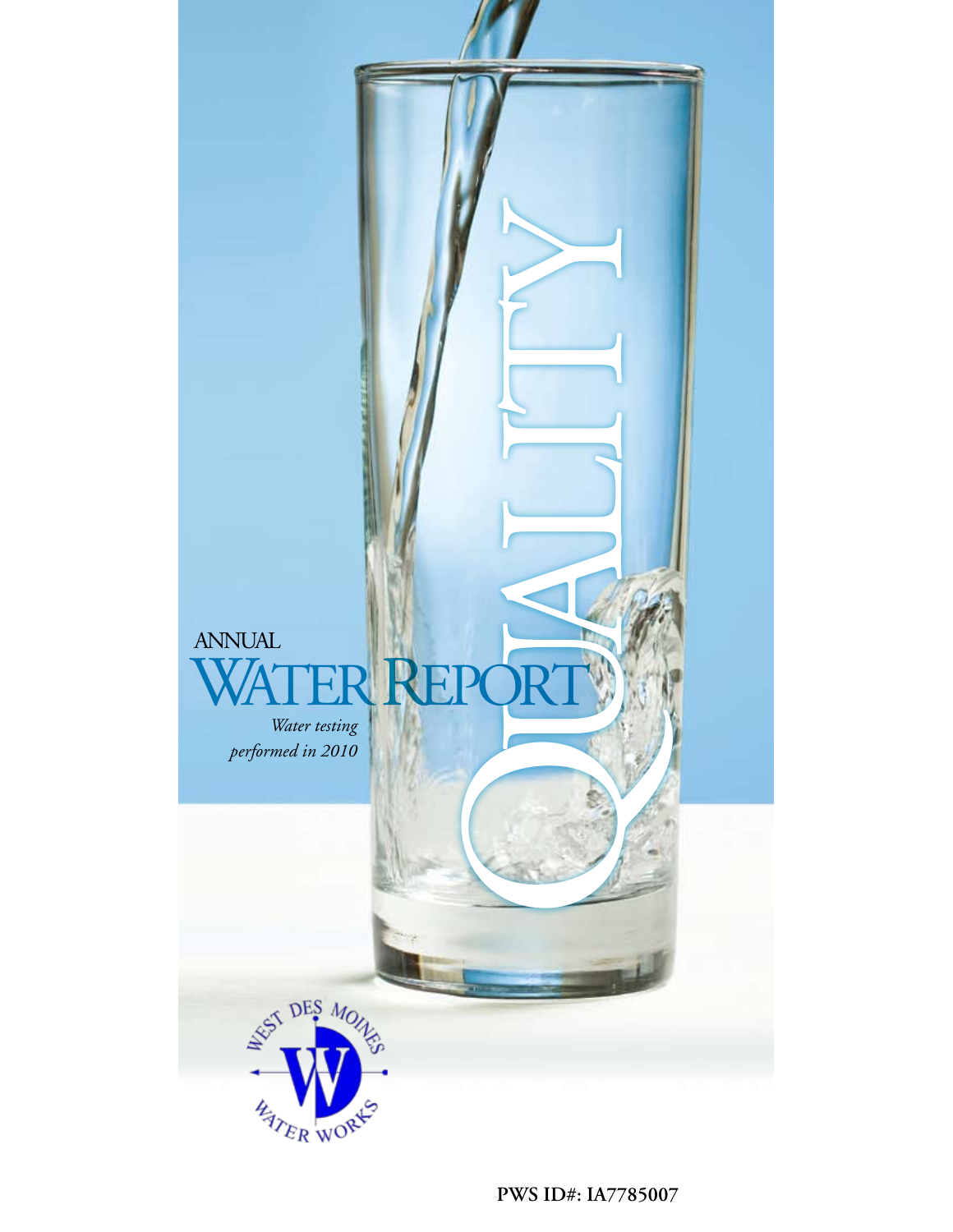# Quality FirstQUality

Once again we are proud to present our annual<br>between January 1 and December 31, 2010. As in years nce again we are proud to present our annual water quality report covering all testing performed past, we are committed to delivering the best-quality drinking water possible. To that end, we remain vigilant in meeting the challenges of new regulations, source water protection, water conservation, and community outreach and education while continuing to serve the needs of all of our water users. Thank you for allowing us to continue providing you and your family with highquality drinking water.

We encourage you to share your thoughts with us on the information contained in this report. Should you ever have any questions or concerns, we are always available to assist you.

# Community Participation

**Y**ou are invited to participate in our public forum and<br>voice your concerns about your drinking water. The<br>West Des Maines Water Washe Baard of Trustees maste West Des Moines Water Works Board of Trustees meets at 4 p.m. on the third Monday of each month. Meetings are held at the A.C. Ward Municipal Water Treatment Plant, 1505 Railroad Avenue, West Des Moines, Iowa.

# Important Health Information

Some people may be more vulnerable to contaminants  $\bigcup$  in drinking water than the general population. Immunocompromised persons such as persons with cancer undergoing chemotherapy, persons who have undergone organ transplants, people with HIV/AIDS or other immune system disorders, some elderly, and infants

may be particularly at risk from infections. These people should seek advice about drinking water from their health care providers. The U.S. EPA/ CDC (Centers for Disease Control and Prevention) guidelines on appropriate means to lessen the risk of infection by *Cryptosporidium* and other microbial contaminants

are available from the Safe Drinking Water Hotline at (800) 426-4791 or www. epa.gov/drink/hotline/.

# Lead and Drinking Water

If present, elevated levels of lead can cause serious<br>health problems, especially for pregnant women and f present, elevated levels of lead can cause serious young children. Lead in drinking water is primarily from materials and components associated with service lines and home plumbing. We are responsible for providing highquality drinking water, but we cannot control the variety of materials used in plumbing components. When your water has been sitting for several hours, you can minimize the potential for lead exposure by flushing your tap for 30 seconds to 2 minutes before using water for drinking or cooking. If you are concerned about lead in your water, you may wish to have your water tested. Information on lead in drinking water, testing methods, and steps you can take to minimize exposure is available from the Safe Drinking Water Hotline or at www.epa.gov/safewater/lead.

# Water Conservation

 $\sum$  you can play a role in conserving water and saving<br>yourself money in the process by becoming conscious<br> $\sum_{n=1}^{\infty}$ of the amount of water your household is using and by looking for ways to use less whenever you can. It is not hard to conserve water. Here are a few tips:

- Automatic dishwashers use 15 gallons for every cycle, regardless of how many dishes are loaded. So get a run for your money and load it to capacity.
- Turn off the tap when brushing your teeth.
- Check every faucet in your home for leaks. Just a slow drip can waste 15 to 20 gallons a day. Fix it and you can save almost 6,000 gallons per year.
- Check your toilets for leaks by putting a few drops of food coloring in the tank. Watch for a few minutes to see if the color shows up in the bowl. It is not uncommon to lose up to 100 gallons a day from an invisible toilet leak. Fix it and you save more than 30,000 gallons a year.
- Use your water meter to detect hidden leaks (if you are allowed access). Simply turn off all taps and water using appliances. Then check the meter after 15 minutes. If it moved, you have a leak.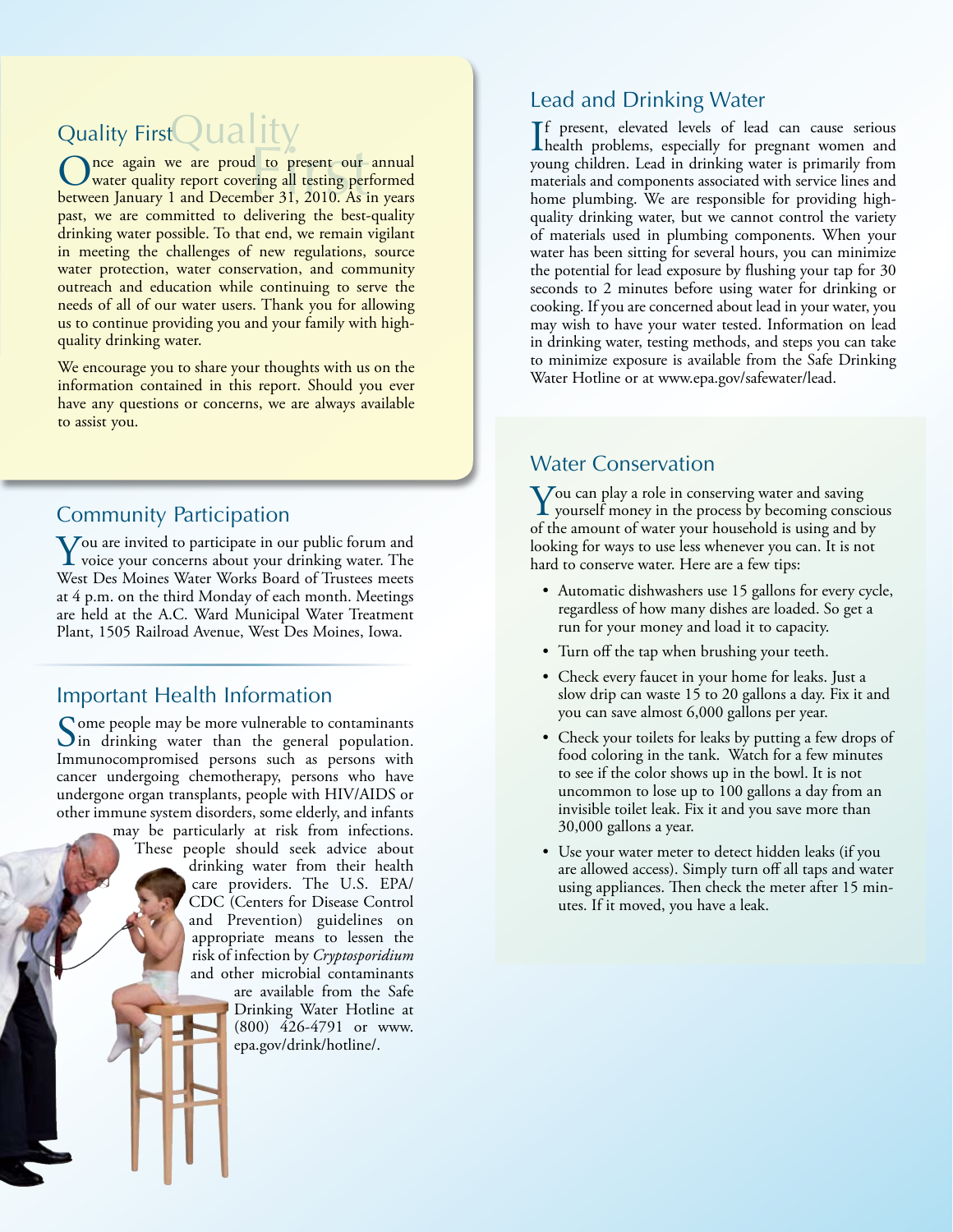### Why Do I Get This Report Each Year?

Community water system operators are required by Federal law to provide their customers an annual water quality report. The report helps people make informed choices about the water they drink. It lets people know what contaminants, if any, are in their drinking water and how these contaminants may affect their health. It also gives the system operators a chance to tell customers what it takes to deliver safe drinking water.



West Des Moines water customers in the NW and SE portion of **an** impact on the the city receive their water from the Des Moines Water Works. Water sheds. To obtai

#### Where Does My Water Come From?

West Des Moines Water Works obtains a portion of its water from 19 shallow wells (all between 40 and 50 feet deep) that draw water from the Raccoon River Alluvial Aquifer. Water is also obtained from three wells drilled into the much deeper Jordan Aquifer (2,500 feet deep). In addition, some West Des Moines water is purchased from the Des Moines Water Works (DMWW). This is treated and purified water from the Raccoon and Des Moines Rivers which is blended with treated water from the West Des Moines Water Works. Approximately 4,500 West Des Moines Water Works customers (see map) receive their water solely from the Des Moines Water Works.

#### Source Water Assessment

A Source Water Assessment (SWA) is an evaluation<br>
by the Iowa Department of Natural Resources (IDNR) of the delineated area around our listed sources through which contaminants, if present, could migrate and reach our source water. It also includes an inventory of potential sources of contamination within the delineated area, and a determination of the water supply's susceptibility to contamination by the identified potential sources.

West Des Moines Water Works' SWA has determined the Raccoon River Alluvial Aquifer to be highly susceptible to contamination because the characteristics of the aquifer and overlying materials allow contaminants to move through the aquifer fairly quickly. The alluvial wells will be most susceptible to dry cleaners, gas stations, industrial sites, and wastewater dischargers. It is important to note that no contaminants resulting from these activities have been found in your drinking water.

The SWA has also determined that the Jordan Aquifer is not susceptible to contamination because the characteristics of the aquifer and overlying materials prevent easy access of contaminants to the aquifer. The Jordan Aquifer will not be susceptible to most contaminant sources except through pathways to the aquifer such as abandoned or poorly maintained wells.

visit www.dmww.com or call (515) 222-3460. Des Moines Water Works' Source Water Assessment (DMWW SWA) identifies contaminants having an impact on the Raccoon and Des Moines River watersheds. To obtain a copy of the DMWW SWA,

# Questions?

For more information about this report, or for any questions relating to your drinking water, please call Mitch Pinkerton, Water Production Manager, at (515) 222-3465.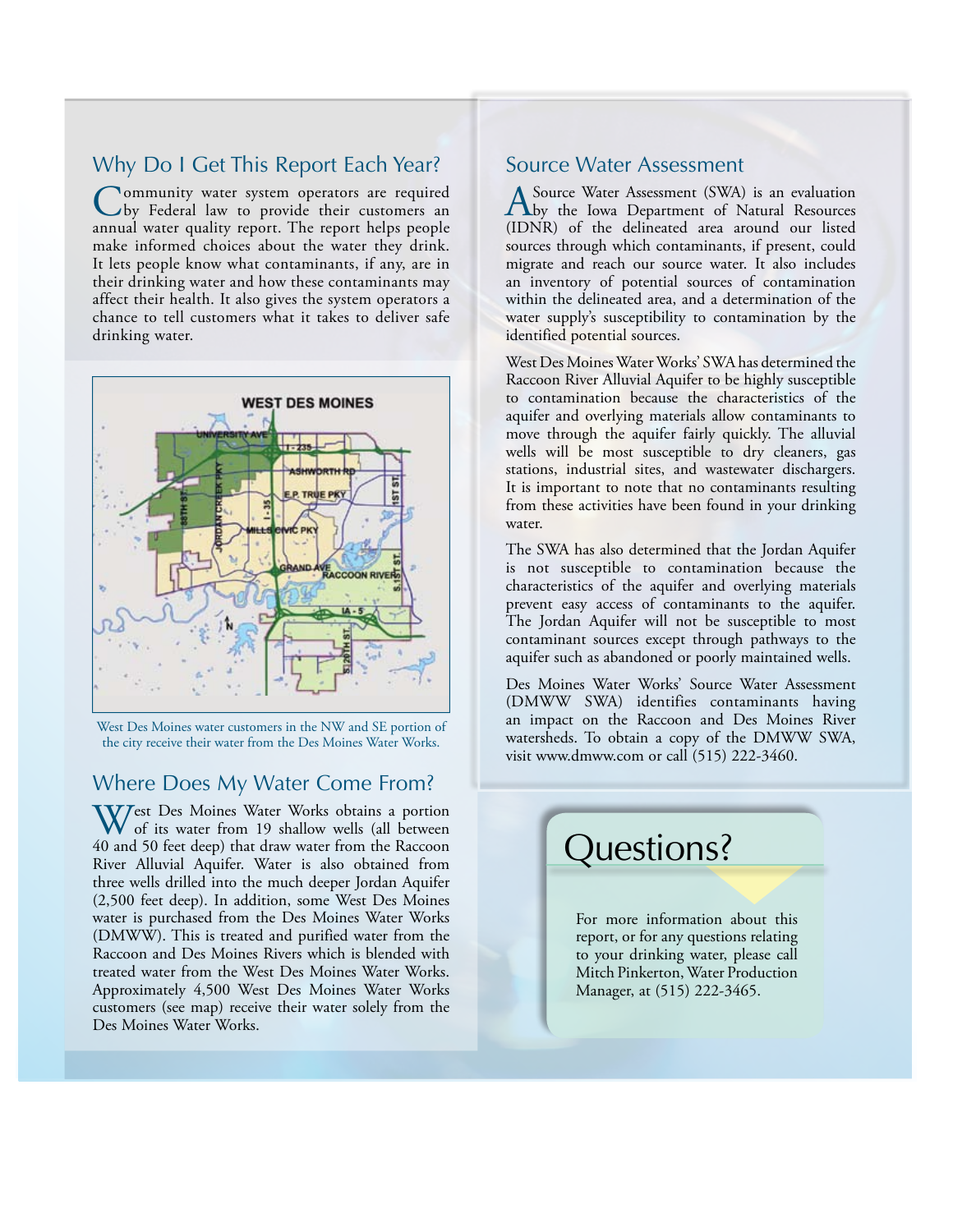### Substances That Could Be in Water

To ensure that tap water is safe to drink, the U.S.<br>EPA prescribes regulations limiting the amount of certain contaminants in water provided by public water systems. U.S. Food and Drug Administration regulations establish limits for contaminants in bottled water, which must provide the same protection for public health. Drinking water, including bottled water, may reasonably be expected to contain at least small amounts of some contaminants. The presence of these contaminants does not necessarily indicate that the water poses a health risk.

The sources of drinking water (both tap water and bottled water) include rivers, lakes, streams, ponds, reservoirs, springs, and wells. As water travels over the surface of the land or through the ground, it dissolves naturally occurring minerals, in some cases, radioactive material, and substances resulting from the presence of animals or from human activity. Substances that may be present in source water include:

**Microbial Contaminants**, such as viruses and bacteria, which may come from sewage treatment plants, septic systems, agricultural livestock operations, or wildlife;

**Inorganic Contaminants**, such as salts and metals, which can be naturally occurring or may result from urban stormwater runoff, industrial or domestic wastewater discharges, oil and gas production, mining, or farming;

**Pesticides and Herbicides**, which may come from a variety of sources such as agriculture, urban stormwater runoff, and residential uses;

**Organic Chemical Contaminants**, including synthetic and volatile organic chemicals, which are by-products of industrial processes and petroleum production and may also come from gas stations, urban stormwater runoff, and septic systems;

**Radioactive Contaminants**, which can be naturally occurring or may be the result of oil and gas production and mining activities.

For more information about contaminants and potential health effects, call the U.S. EPA's Safe Drinking Water Hotline at (800) 426-4791.

## What's a Cross-Connection?

Cross-connections that contaminate drinking water distribution lines are a major concern. A cross-connection is formed at any point where a drinking water line connects to equipment (boilers), systems containing chemicals (air conditioning systems, fire sprinkler systems, irrigation systems), or water sources of questionable quality. Crossconnection contamination can occur when the pressure in the equipment or system is greater than the pressure inside the drinking water line (backpressure). Contamination can also occur when the pressure in the drinking water line drops due to fairly routine occurrences (main breaks, heavy water demand), causing contaminants to be sucked out from the equipment and into the drinking water line (backsiphonage).

Outside water taps and garden hoses tend to be the most common sources of cross-connection contamination at home. The garden hose creates a hazard when submerged in a swimming pool or when attached to a chemical sprayer for weed killing. Garden hoses that are left lying on the ground may be contaminated by fertilizers, cesspools, or garden chemicals. Improperly installed valves in your toilet could also be a source of cross-connection contamination.

Community water supplies are continuously jeopardized by cross-connections unless appropriate valves, known as backflow prevention devices, are installed and maintained. We have surveyed all industrial, commercial, and institutional facilities in the service area to make sure that all potential cross-connections are identified and eliminated or protected by a backflow preventer. Regulations require that each backflow preventer be inspected and tested annually to make sure that it is providing maximum protection.

For more information, review the Cross-Connection Control Manual from the U.S. EPA's Web site at http://water.epa.gov/infrastructure/ drinkingwater/pws/crossconnectioncontrol/index. cfm. You can also call the Safe Drinking Water Hotline at (800) 426-4791.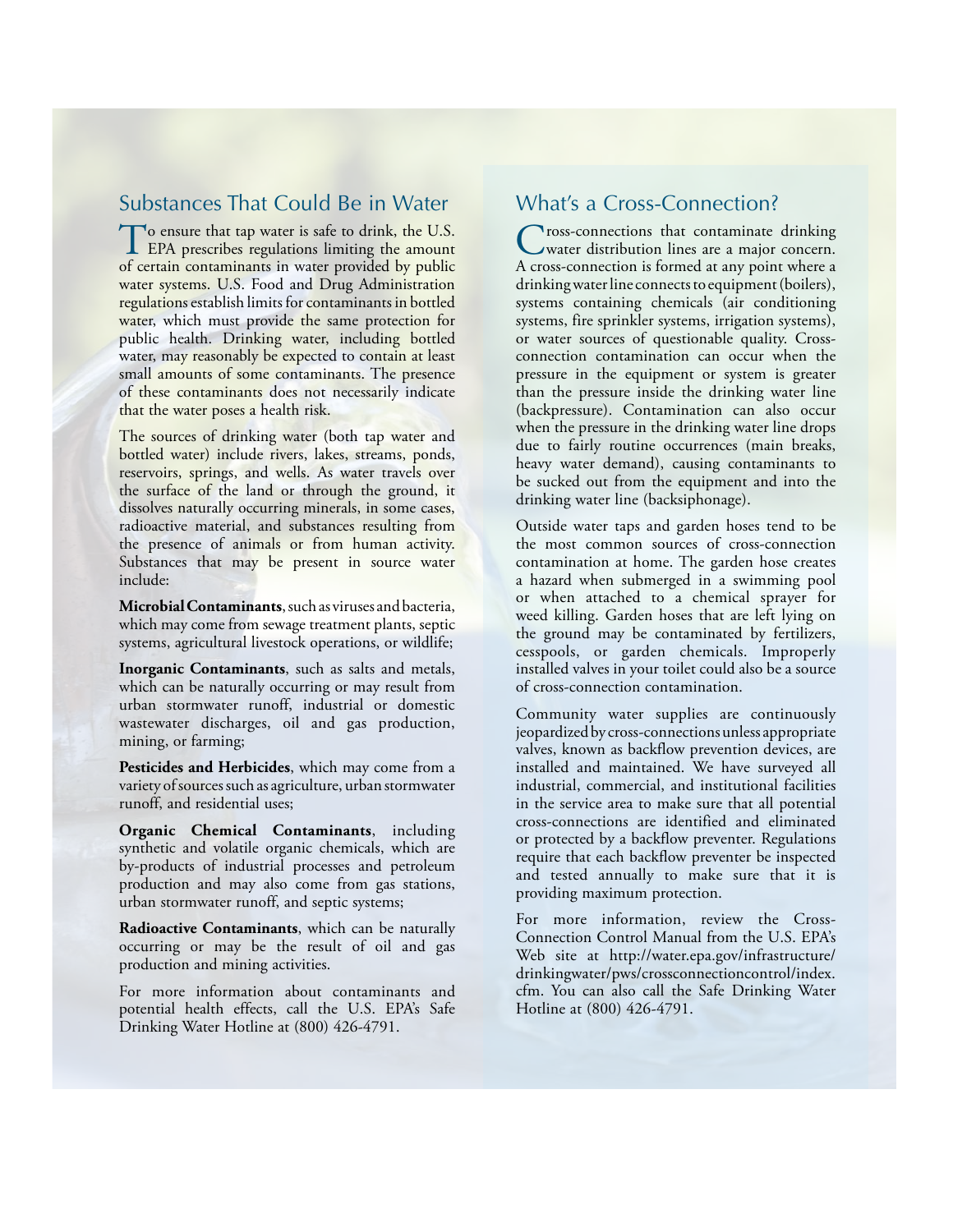# Sampling Results

During the past year we have taken hundreds of water samples in order to determine the presence of any radioactive, biological, inorganic, volatile organic, or synthetic organic<br>
contaminants. The table below shows only th the concentrations of these substances do not change frequently. In these cases, the most recent sample data are included, along with the year in which the sample was taken.

Des Moines Water Works operates two wells known as Aquifer Storage and Recovery (ASR) Wells. Treated drinking water is injected into the wells during cold-weather months and recovered for use during warm-weather months. Year 2010 testing data unique to this water can be seen below.

| <b>REGULATED SUBSTANCES</b>                               |                               |                                       |                        |                                  |                                                                          |                                  |                                                        |                  |                                                                                                                                |  |  |  |
|-----------------------------------------------------------|-------------------------------|---------------------------------------|------------------------|----------------------------------|--------------------------------------------------------------------------|----------------------------------|--------------------------------------------------------|------------------|--------------------------------------------------------------------------------------------------------------------------------|--|--|--|
|                                                           |                               |                                       |                        |                                  | West Des Moines Water Works A.C.<br>Ward Municipal Water Treatment Plant |                                  | <b>Des Moines Water Works</b><br><b>McMullen Plant</b> |                  |                                                                                                                                |  |  |  |
| <b>SUBSTANCE</b><br>(UNIT OF MEASURE)                     | <b>YEAR</b><br><b>SAMPLED</b> | <b>MCL</b><br>[MRDL]                  | <b>MCLG</b><br>[MRDLG] | <b>AMOUNT</b><br><b>DETECTED</b> | <b>RANGE</b><br>LOW-HIGH                                                 | <b>AMOUNT</b><br><b>DETECTED</b> | <b>RANGE</b><br>LOW-HIGH                               | <b>VIOLATION</b> | <b>TYPICAL SOURCE</b>                                                                                                          |  |  |  |
| Alpha Emitters (pCi/L)                                    | 2008                          | 15                                    | $\overline{0}$         | 2.1                              | <b>NA</b>                                                                | NA                               | NA                                                     | No               | Erosion of natural deposits                                                                                                    |  |  |  |
| Arsenic (ppb)                                             | 2010                          | 10                                    | $\Omega$               | <b>NA</b>                        | <b>NA</b>                                                                | NA                               | NA                                                     | No               | Erosion of natural deposits; Runoff from orchards;<br>Runoff from glass and electronics production wastes                      |  |  |  |
| <b>Atrazine</b> (ppb)                                     | 2010                          | $\overline{3}$                        | 3                      | <b>NA</b>                        | <b>NA</b>                                                                | <b>ND</b>                        | NA                                                     | No               | Runoff from herbicide used on row crops                                                                                        |  |  |  |
| <b>Chlorine</b> (ppm)                                     | 2010                          | [4]                                   | [4]                    | $\mathbf{1}$                     | $0.1 - 2$                                                                | NA                               | NA                                                     | No               | Water additive used to control microbes                                                                                        |  |  |  |
| cis-1,2 Dichloroethylene (ppb)                            | 2010                          | 70                                    | 70                     | <b>NA</b>                        | <b>NA</b>                                                                | <b>NA</b>                        | <b>NA</b>                                              | No               | Discharge from industrial chemical factories                                                                                   |  |  |  |
| Di(2-ethylhexyl) Phthalate (ppb)                          | 2010                          | 6                                     | $\overline{0}$         | <b>NA</b>                        | <b>NA</b>                                                                | NA                               | NA                                                     | No               | Discharge from rubber and chemical factories                                                                                   |  |  |  |
| Fluoride (ppm)                                            | 2010                          | $\overline{4}$                        | 4                      | 1.17                             | <b>NA</b>                                                                | 1.23                             | $0.31 - 1.23$                                          | No               | Erosion of natural deposits; Water additive that<br>promotes strong teeth; Discharge from fertilizer and<br>aluminum factories |  |  |  |
| Haloacetic Acids [HAA] (ppb)                              | 2010                          | 60                                    | NA                     | 1.38                             | $ND-10$                                                                  | $9.81$ <sup>1</sup>              | $6 - 191$                                              | No               | By-product of drinking water disinfection                                                                                      |  |  |  |
| Nitrate <sup>2</sup> (ppm)                                | 2010                          | 10                                    | 10                     | 0.6                              | $0.6 - 0.6$                                                              | 7.11                             | $4.62 - 7.11$                                          | No               | Runoff from fertilizer use; Leaching from septic<br>tanks, sewage; Erosion of natural deposits                                 |  |  |  |
| <b>TTHMs [Total Trihalomethanes]</b> (ppb)                | 2010                          | 80                                    | NA                     | 37.5                             | $19 - 65$                                                                | $47.94$ <sup>1</sup>             | $25 - 67$ <sup>1</sup>                                 | No               | By-product of drinking water disinfection                                                                                      |  |  |  |
| Total Coliform Bacteria <sup>3</sup> (% positive samples) | 2010                          | 5% of monthly<br>samples are positive | $\overline{0}$         | $1.6\%$ (1 of<br>63 samples)     | <b>NA</b>                                                                | <b>NA</b>                        | NA                                                     | No               | Naturally present in the environment                                                                                           |  |  |  |
| Total Organic Carbon [TOC] <sup>4</sup> (removal ratio)   | 2010                          | <b>TT</b>                             | NA                     | NA                               | <b>NA</b>                                                                | 1.86                             | NA                                                     | No               | Naturally present in the environment                                                                                           |  |  |  |
| Turbidity <sup>5</sup> (NTU)                              | 2010                          | <b>TT</b>                             | NA                     | <b>NA</b>                        | NA                                                                       | 0.04                             | $0.08 - 0.04$                                          | No               | Soil runoff                                                                                                                    |  |  |  |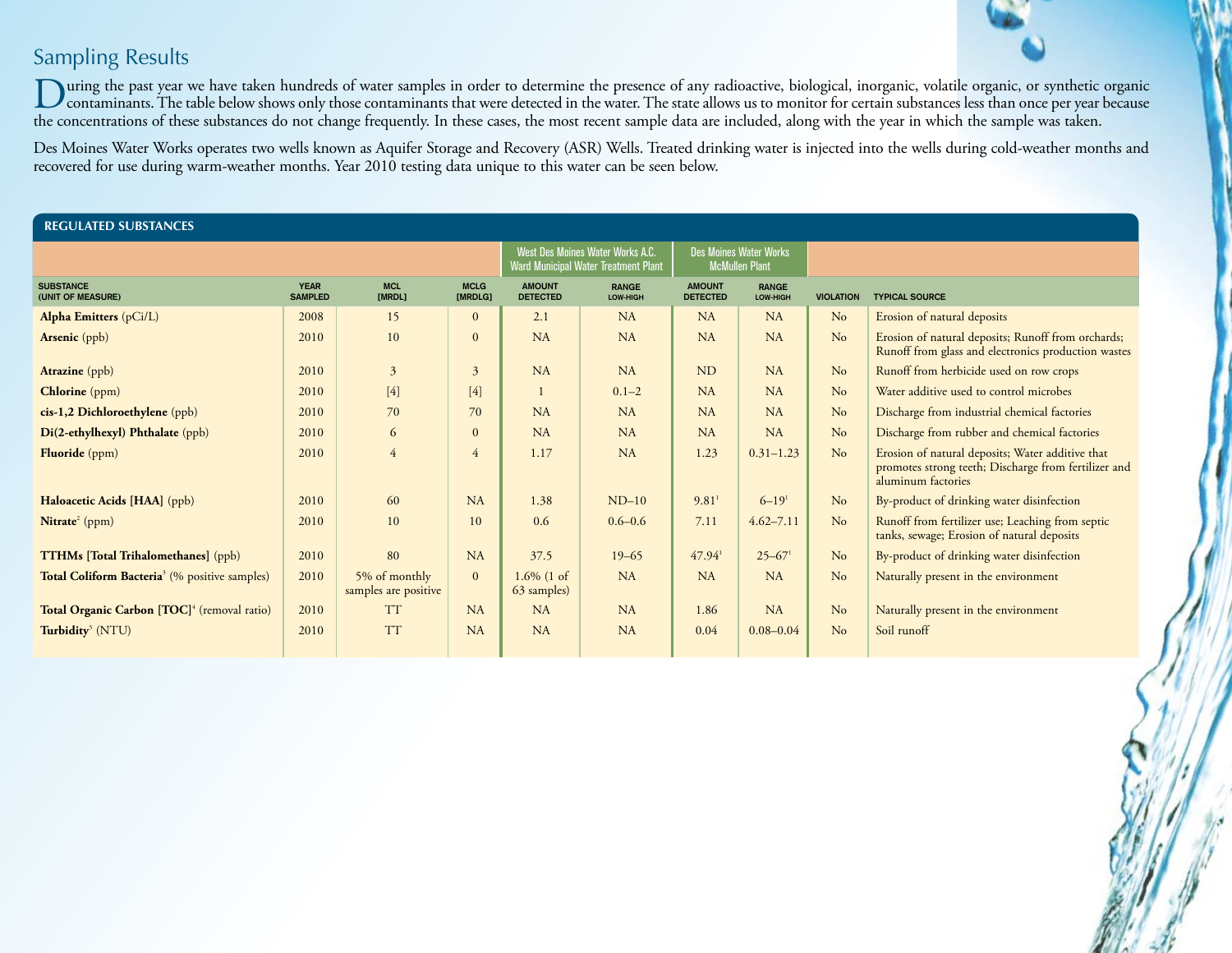#### **REGULATED SUBSTANCES**

|                                                              |                               |                                       |                        |                                  | Des Moines Water Works Fleur<br><b>Drive Plant</b> |                                  | <b>LP Moon ASR Well</b>  |                                  | <b>McMullen Plant ASR Well</b> |                  |                                                                                                                                |  |
|--------------------------------------------------------------|-------------------------------|---------------------------------------|------------------------|----------------------------------|----------------------------------------------------|----------------------------------|--------------------------|----------------------------------|--------------------------------|------------------|--------------------------------------------------------------------------------------------------------------------------------|--|
| <b>SUBSTANCE</b><br>(UNIT OF MEASURE)                        | <b>YEAR</b><br><b>SAMPLED</b> | <b>MCL</b><br>[MRDL]                  | <b>MCLG</b><br>[MRDLG] | <b>AMOUNT</b><br><b>DETECTED</b> | <b>RANGE</b><br>LOW-HIGH                           | <b>AMOUNT</b><br><b>DETECTED</b> | <b>RANGE</b><br>LOW-HIGH | <b>AMOUNT</b><br><b>DETECTED</b> | <b>RANGE</b><br>LOW-HIGH       | <b>VIOLATION</b> | <b>TYPICAL SOURCE</b>                                                                                                          |  |
| <b>Alpha Emitters</b> (pCi/L)                                | 2008                          | 15                                    | $\mathbf{0}$           | 1.6                              | <b>NA</b>                                          | <b>NA</b>                        | NA                       | NA                               | NA                             | No               | Erosion of natural deposits                                                                                                    |  |
| <b>Arsenic</b> (ppb)                                         | 2010                          | 10                                    | $\mathbf{0}$           | NA                               | NA                                                 | $\overline{2}$                   | NA                       | NA                               | NA                             | No               | Erosion of natural deposits; Runoff<br>from orchards; Runoff from glass and<br>electronics production wastes                   |  |
| Atrazine (ppb)                                               | 2010                          | $\overline{3}$                        | $\overline{3}$         | <b>ND</b>                        | NA                                                 | 0.2                              | NA                       | 0.10                             | NA                             | No               | Runoff from herbicide used on row crops                                                                                        |  |
| <b>Chlorine</b> (ppm)                                        | 2010                          | $[4]$                                 | [4]                    | NA                               | <b>NA</b>                                          | <b>NA</b>                        | NA                       | NA                               | NA                             | No               | Water additive used to control microbes                                                                                        |  |
| cis-1,2 Dichloroethylene (ppb)                               | 2010                          | 70                                    | 70                     | 0.60                             | $ND-1$                                             | <b>NA</b>                        | NA                       | NA                               | NA                             | No               | Discharge from industrial chemical<br>factories                                                                                |  |
| Di(2-ethylhexyl) Phthalate (ppb)                             | 2010                          | 6                                     | $\overline{0}$         | NA                               | NA                                                 | NA                               | NA                       | 0.6                              | NA                             | No               | Discharge from rubber and chemical<br>factories                                                                                |  |
| <b>Fluoride</b> (ppm)                                        | 2010                          | $\overline{4}$                        | $\overline{4}$         | 1.26                             | $0.85 - 1.26$                                      | 1.45                             | NA                       | 1.17                             | NA                             | No               | Erosion of natural deposits; Water additive<br>that promotes strong teeth; Discharge<br>from fertilizer and aluminum factories |  |
| Haloacetic Acids [HAA] (ppb)                                 | 2010                          | 60                                    | NA                     | $9.81$ <sup>1</sup>              | $6 - 19$ <sup>1</sup>                              | NA                               | NA                       | NA                               | NA                             | No               | By-product of drinking water disinfection                                                                                      |  |
| $N$ itrate <sup>2</sup> (ppm)                                | 2010                          | 10                                    | 10                     | 6.38                             | $2.78 - 6.38$                                      | 6.72                             | $4.63 - 6.72$            | 6.06                             | $4.23 - 6.06$                  | No               | Runoff from fertilizer use; Leaching from<br>septic tanks, sewage; Erosion of natural<br>deposits                              |  |
| <b>TTHMs</b> [Total Trihalomethanes] (ppb)                   | 2010                          | 80                                    | NA                     | $47.94$ <sup>1</sup>             | $25 - 67$ <sup>1</sup>                             | NA                               | NA                       | NA                               | NA                             | No               | By-product of drinking water disinfection                                                                                      |  |
| Total Coliform Bacteria <sup>3</sup> (% positive<br>samples) | 2010                          | 5% of monthly<br>samples are positive | $\theta$               | NA                               | <b>NA</b>                                          | NA                               | NA                       | NA                               | NA                             | No               | Naturally present in the environment                                                                                           |  |
| Total Organic Carbon [TOC] <sup>4</sup> (removal<br>ratio)   | 2010                          | <b>TT</b>                             | NA                     | 1.32                             | NA                                                 | NA                               | NA                       | NA                               | NA                             | No               | Naturally present in the environment                                                                                           |  |
| Turbidity <sup>5</sup> (NTU)                                 | 2010                          | <b>TT</b>                             | NA                     | 0.14                             | $0.02 - 0.14$                                      | NA                               | <b>NA</b>                | NA                               | NA                             | No               | Soil runoff                                                                                                                    |  |

#### **Tap water samples were collected for lead and copper analyses from sample sites throughout the community**

| <b>SUBSTANCE</b><br>(UNIT OF MEASURE) | YEAR<br><b>SAMPLED</b> | AL  | <b>MCLG</b> | <b>AMOUNT DETECTED</b><br>$(90TH%$ TILE) | <b>RANGE</b><br>LOW-HIGH | <b>SITES ABOVE AL/</b><br><b>TOTAL SITES</b> | <b>VIOLATION</b> | <b>TYPICAL SOURCE</b>                                                                                     |
|---------------------------------------|------------------------|-----|-------------|------------------------------------------|--------------------------|----------------------------------------------|------------------|-----------------------------------------------------------------------------------------------------------|
| Copper (ppm)                          | 2010                   | 1.3 |             | 0.03                                     | $ND - 0.06$              | 0/32                                         | No               | Corrosion of household plumbing systems; Erosion of natural deposits;<br>Leaching from wood preservatives |
| Lead $(ppb)$                          | 2010                   | 15  |             |                                          | $ND-14$                  | 0/32                                         | No               | Corrosion of household plumbing systems; Erosion of natural deposits                                      |

#### **UNREGULATED SUBSTANCES 6**

|                                       |                               | West Des Moines Water Works I<br><b>A.C. Ward Municipal Water</b><br><b>Treatment Plant</b> |                          | <b>Des Moines Water Works</b><br><b>McMullen Plant</b> |                                 | <b>Des Moines Water Works</b><br><b>Fleur Drive Plant</b> |                                 | <b>LP Moon ASR Well</b>          |                                 | l McMullen Plant ASR Well <sup>1</sup> |                                 |                             |
|---------------------------------------|-------------------------------|---------------------------------------------------------------------------------------------|--------------------------|--------------------------------------------------------|---------------------------------|-----------------------------------------------------------|---------------------------------|----------------------------------|---------------------------------|----------------------------------------|---------------------------------|-----------------------------|
| <b>SUBSTANCE</b><br>(UNIT OF MEASURE) | <b>YEAR</b><br><b>SAMPLED</b> | <b>AMOUNT</b><br><b>DETECTED</b>                                                            | <b>RANGE</b><br>LOW-HIGH | <b>AMOUNT</b><br><b>DETECTED</b>                       | <b>RANGE</b><br><b>LOW-HIGH</b> | <b>AMOUNT</b><br><b>DETECTED</b>                          | <b>RANGE</b><br><b>LOW-HIGH</b> | <b>AMOUNT</b><br><b>DETECTED</b> | <b>RANGE</b><br><b>LOW-HIGH</b> | <b>AMOUNT</b><br><b>DETECTED</b>       | <b>RANGE</b><br><b>LOW-HIGH</b> | <b>TYPICAL SOURCE</b>       |
| <b>Sodium</b> (ppm)                   | 2009                          | 200                                                                                         | NA                       | $7.85^{7}$                                             | NA                              | $12.6^7$                                                  | <b>NA</b>                       | $28^7$                           | NA                              | 15 <sup>7</sup>                        | <b>NA</b>                       | Erosion of natural deposits |